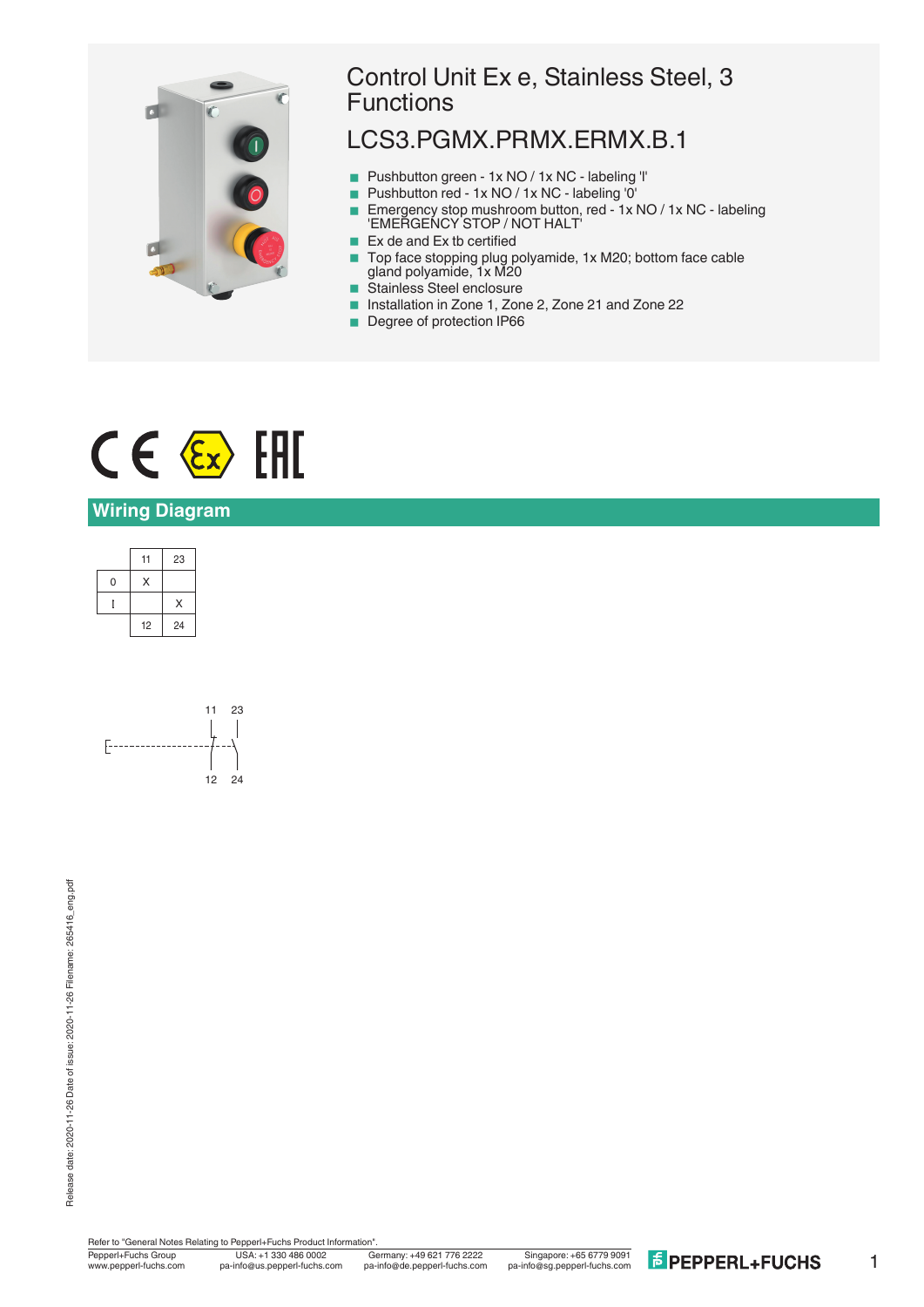#### **Dimensions**



Dimension values see data table.

Image and drawing are generic for this device type and may deviate from the specific variant.

| Legend         |                                                   |
|----------------|---------------------------------------------------|
| A              | Height                                            |
| B              | Width                                             |
| С              | Depth                                             |
| C <sub>1</sub> | Depth with operating element                      |
| C <sub>2</sub> | Depth with screws                                 |
| G              | Mounting holes distance, vertical                 |
| H              | Mounting holes distance, horizontal               |
| J              | Mounting holes diameter                           |
| K              | Maximum external dimension with mounting brackets |
| [A]  [B]       | Cable entry faces                                 |

### **Technical Data**

#### **Electrical specifications**

| .                 |                       |
|-------------------|-----------------------|
| Operating voltage | 250 V max.            |
| Operating current | 16 A max.             |
| Terminal capacity | $2.5$ mm <sup>2</sup> |
| Terminal torque   | $0.8$ Nm              |
| Function          | pushbutton            |
| Color             | green                 |
|                   |                       |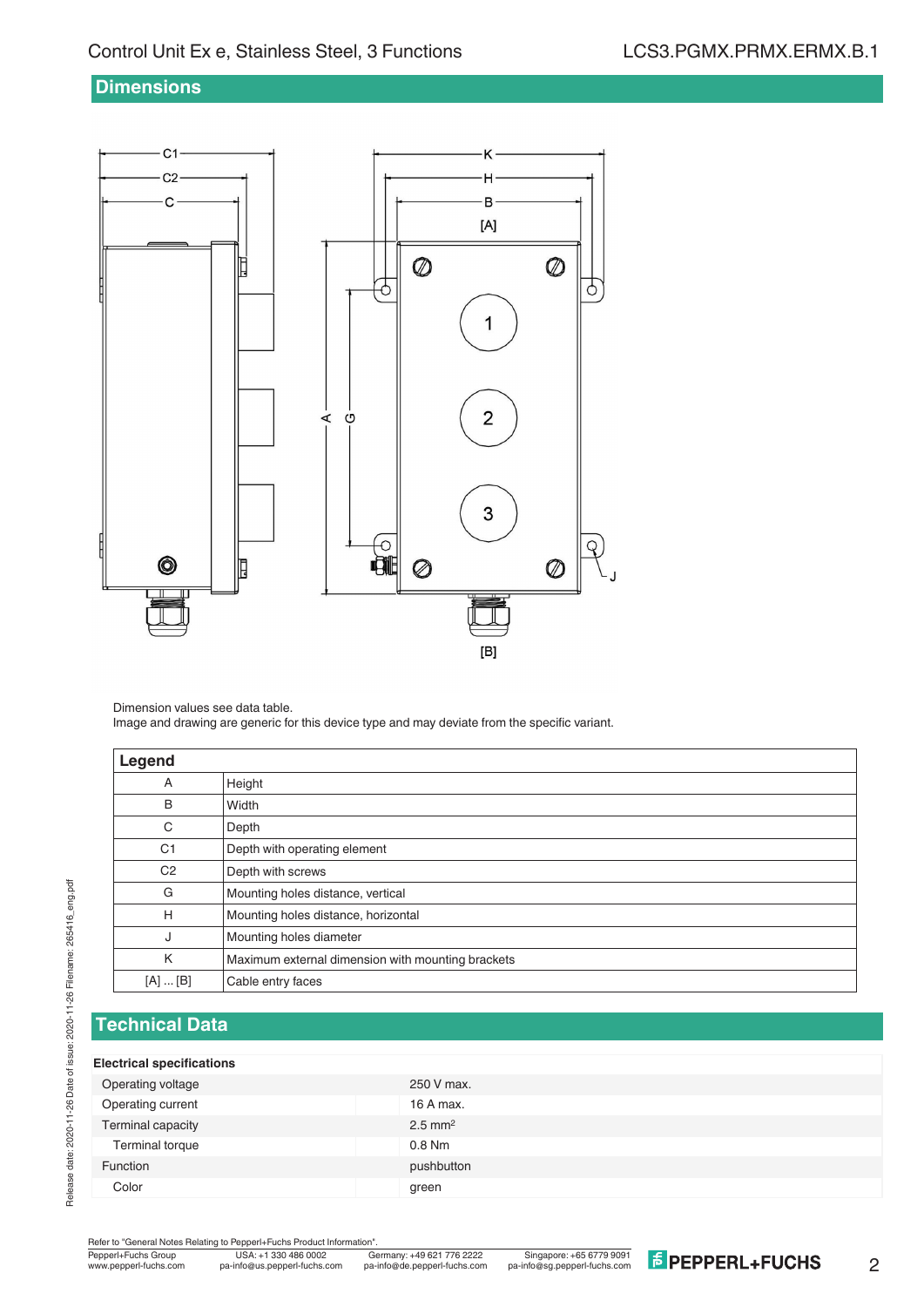| Technical Data                   |                                                                                                                  |
|----------------------------------|------------------------------------------------------------------------------------------------------------------|
|                                  |                                                                                                                  |
| Contact configuration            | 1x NO / 1x NC<br>all NC contacts have a direct opening action for emergency stop functions                       |
| Usage category                   | AC12 - 12  250 V AC - 16 A<br>AC15 - 12  250 V AC - 10 A<br>DC13 - 12  110 V DC - 1 A<br>DC13 - 12  24 V DC - 1A |
| Number of poles                  | 2                                                                                                                |
| Operator action                  | spring return                                                                                                    |
| Labeling                         | $\mathbf{I}$                                                                                                     |
| Function 2                       | pushbutton                                                                                                       |
| Color                            | red                                                                                                              |
| Contact configuration            | 1x NO / 1x NC<br>all NC contacts have a direct opening action for emergency stop functions                       |
| Usage category                   | AC12 - 12  250 V AC - 16 A<br>AC15 - 12  250 V AC - 10 A<br>DC13 - 12  110 V DC - 1 A<br>DC13 - 12  24 V DC - 1A |
| Number of poles                  | 2                                                                                                                |
| Operator action                  | spring return                                                                                                    |
| Labeling                         | $\mathbf 0$                                                                                                      |
| Function 3                       | mushroom button                                                                                                  |
| Color                            | red                                                                                                              |
| Contact configuration            | 1x NO / 1x NC<br>all NC contacts have a direct opening action for emergency stop functions                       |
| Usage category                   | AC12 - 12  250 V AC - 16 A<br>AC15 - 12  250 V AC - 10 A<br>DC13 - 12  110 V DC - 1 A<br>DC13 - 12  24 V DC - 1A |
| Number of poles                  | 2                                                                                                                |
| Operator action                  | latching, pull to release                                                                                        |
| Labeling                         | <b>EMERGENCY STOP / NOT HALT</b>                                                                                 |
| <b>Mechanical specifications</b> |                                                                                                                  |
| Enclosure range                  | <b>LCS</b>                                                                                                       |
| Enclosure cover                  | fully detachable                                                                                                 |
| Cover fixing                     | stainless steel hexagonal head screws                                                                            |
| <b>Screws</b>                    | M <sub>6</sub>                                                                                                   |
| Number                           | $\overline{4}$                                                                                                   |
| <b>Tightening torque</b>         | 2 Nm                                                                                                             |
| Degree of protection             | IP <sub>66</sub>                                                                                                 |
| Cable entry face A               |                                                                                                                  |
| M20 quantity                     | $\mathbf{1}$                                                                                                     |
| M20 series                       | Stopping Plugs, Plastic                                                                                          |
| M20 type                         | SP.PE.M20.*                                                                                                      |
| Cable entry face B               |                                                                                                                  |
| M20 quantity                     | $\mathbf{1}$                                                                                                     |
| M20 series                       | Cable Glands, Plastic                                                                                            |
| M20 type                         | CG.PEDS.M20.*                                                                                                    |
| M20 clamping range               | $612$ mm                                                                                                         |
| Defined entry area               | face A and face B                                                                                                |
| Material                         |                                                                                                                  |
| Enclosure                        | 1.5 mm AISI 316L, (1.4404) stainless steel                                                                       |
| Finish                           | electropolished                                                                                                  |
| Seal                             | one piece closed cell silicone                                                                                   |
| Mass                             | $1.5$ kg                                                                                                         |
| <b>Dimensions</b>                |                                                                                                                  |
| Height (A)                       | 220 mm                                                                                                           |
| Width (B)                        | 116 mm                                                                                                           |

Refer to "General Notes Relating to Pepperl+Fuchs Product Information".